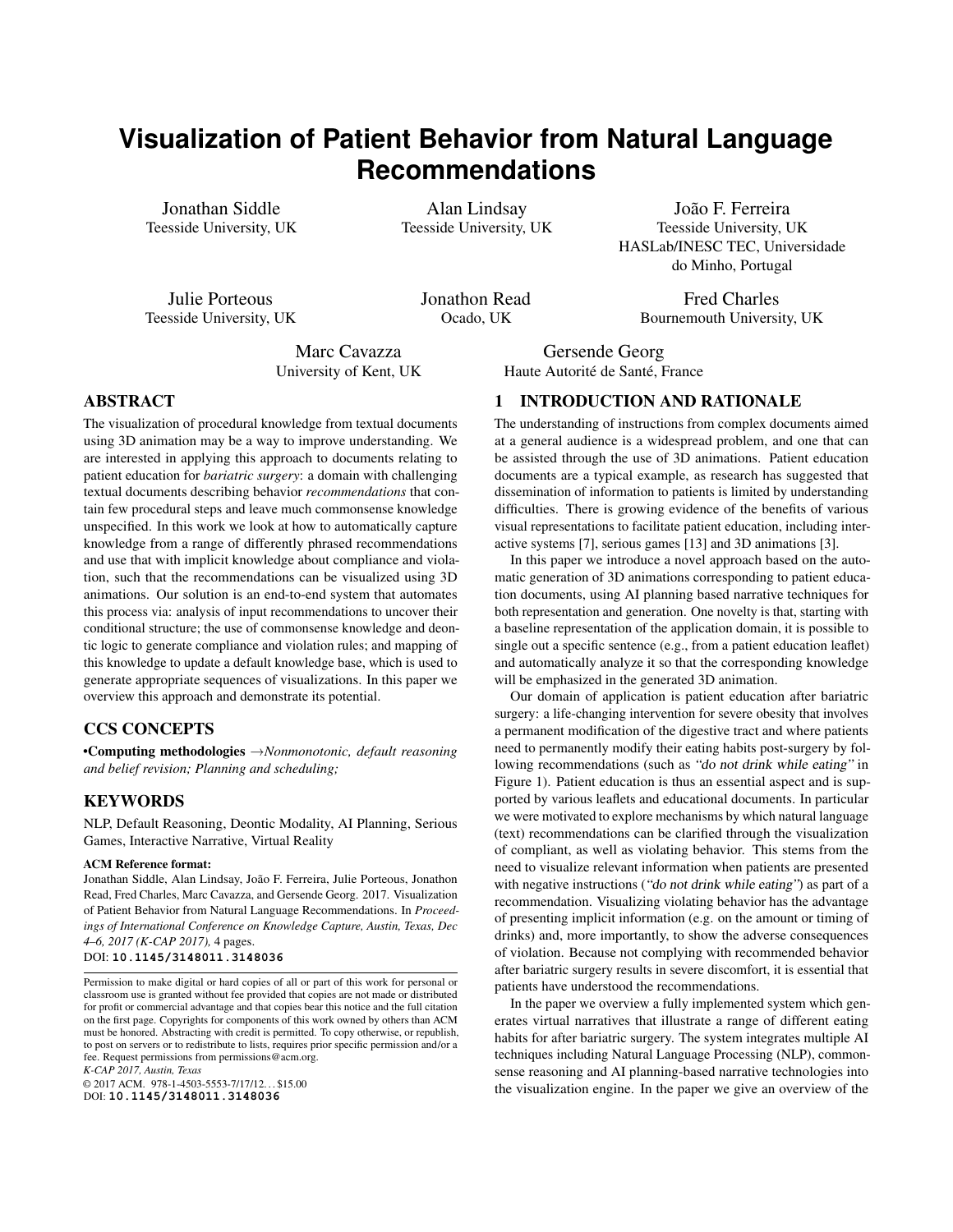<span id="page-1-0"></span>

Figure 1: System Overview: **a** analysis of input NL recommendation to extract desired behavior; **D** use of common sense knowledge and deontic logic to generate compliance and violation rules;  $\bf{Q}$  rules used to generate new actions to extend default planning model (red highlight); d updated planning model used to visualize input recommendation (either compliant or violating scenarios).

key components of the system and then illustrate system behavior via an end-to-end example. We also report on evaluation of user recognition of recommendations from system-generated animations.

## 2 PREVIOUS AND RELATED WORK

There has been significant interest in the use of natural language (NL) input to generate 3D scenes and animations, ranging from automatic scene creation [\[4\]](#page-3-4) to visualization of complex procedural instructions [\[14\]](#page-3-5). Text-to-Scene visualization systems aim primarily at using NL for image and graphics generation [\[2\]](#page-3-6) or at rendering spatial information conveyed in a text (such as road accidents description [\[8\]](#page-3-7)). Other systems have aimed at generating 3D animations from NL, driving virtual agent behavior from text. The AnimNL system [\[14\]](#page-3-5) was dedicated to the visualization of procedural instructions using a virtual agent with the aim of ultimately using instructions to control the behavior of virtual humans. SceneMaker [\[6\]](#page-3-8) generated animations from film scripts, including some staging elements; this followed work on virtual agent animation from NL [\[9\]](#page-3-9).

The approach we introduce in this paper, is inspired by early work of Badler et al. [\[12\]](#page-3-10), but differs by taking advantage of significant progress in the field of plan-based narrative generation and animation [\[10\]](#page-3-11). Its main objective is to clarify specific instructions, namely recommendations aimed at patients, by modifying narrative generation so that it emphasizes the recommendations' contents, if necessary by showing what happens when these are not complied with. At an implementation level, we use Planning Domain Definition Language (PDDL) 3.0 [\[5\]](#page-3-12) so the formalism can be used for action representation as well as inference and commonsense reasoning. We also use PDDL predicates to ground NL semantics, facilitating the integration of NLP despite limited coverage.

## 3 SYSTEM OVERVIEW

Figure [1](#page-1-0) gives an overview of the different components of our system. System input is NL sentences from patient education documents and output is a visualization illustrating this recommendation in the context of a typical meal. There are two modes of operation for the system: (i) illustrating behavior that is compliant with respect to the input recommendation; or (ii) illustrating behaviors that violate it.

For generation of behaviors our approach uses an AI planning formalism. This is because this "eating habits" domain is actioncentric which enables patient behaviors to be naturally represented as planning actions. Additionally AI planning can be used to generate multiple different eating behavior scenarios ready for visualization. Our prototype system features a default planning domain model containing key actions, such as food selection, putting food in the mouth, chewing and swallowing along with basic commonsense knowledge taken for granted in the application domain, such as the basic physics of food properties (substance, size, and physical transformations) and how they accumulate. For plan-based scenario generation in our system, an initial state was created that involved a selection of foods, which are appropriate for the recommendations (e.g. soft and small-portions). Since narrative generation requires a complete plan to be produced, a bespoke goal was used to drive plan generation, namely that the patient has completed their meal. This default domain model and planning problem enabled generation of a range of eating habit scenarios.

The key stages of the system, as shown in Figure [1,](#page-1-0) are as follows: STAGE (A): an input NL recommendation is analyzed to produce a deontic structure in which the target actions of the recommendation are embedded (e.g. eating and drinking for the recommendation "do not drink while eating"). Actions are represented as templates